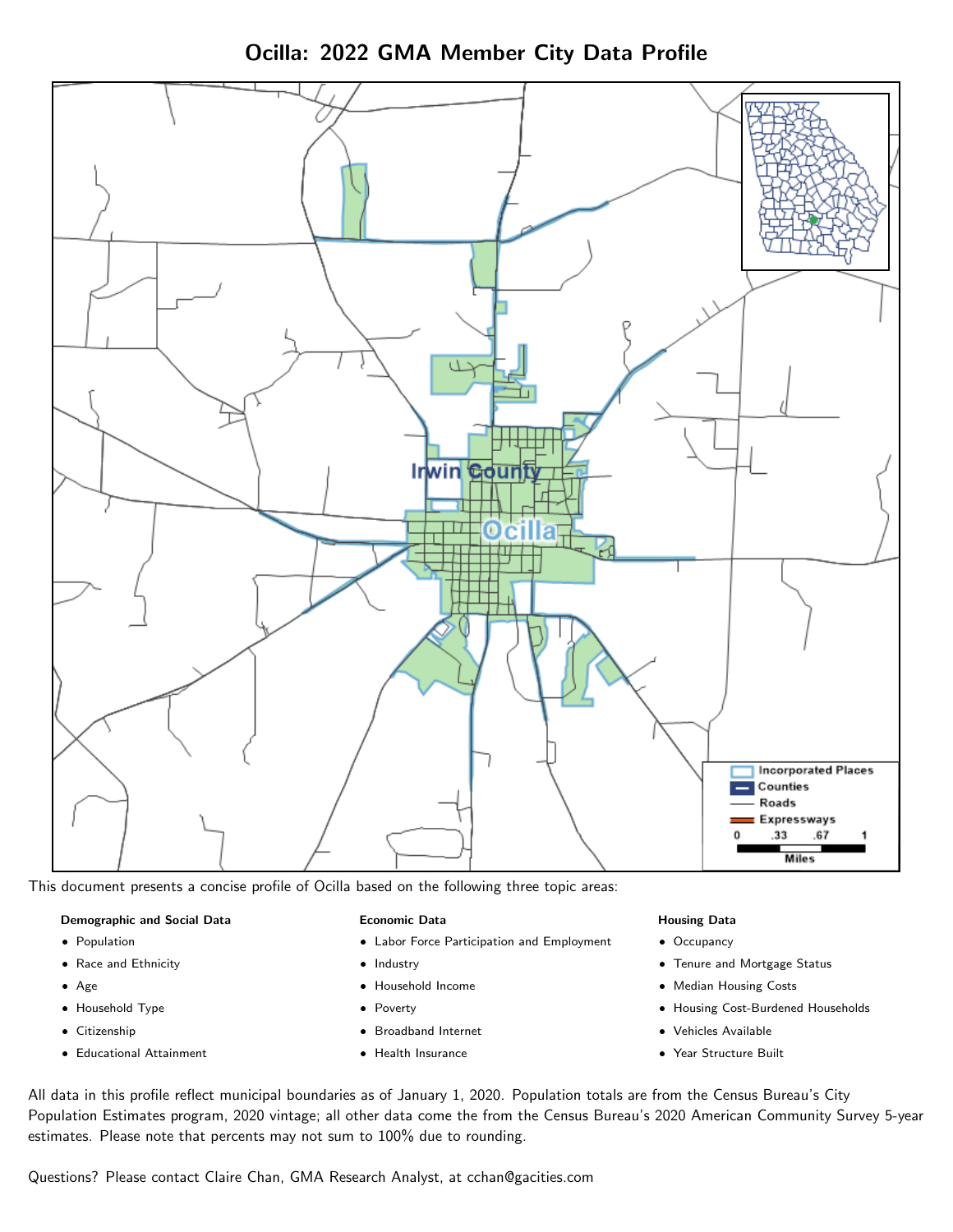# Ocilla: Demographic and Social



Age 0% 2% 4% 6% 8% 10% 12% Male **Female**  $12\%$  10% 8% 6% 4% 85 and over 80-84 75-79 70-74 65-69 60-64 55-59 50-54 45-49 40-44 35-39 30-34 25-29 20-24 15-19 10-14 5-9 Under 5

## **Citizenship**





## Race and Ethnicity



Source: U.S. Census Bureau, City Population Estimates, 2020 vintage Source: American Community Survey, 2020 5-year estimates, table B03002

## Household Type



Source: American Community Survey, 2020 5-year estimates, table B01001 Source: American Community Survey, 2020 5-year estimates, table B11001

## Educational Attainment



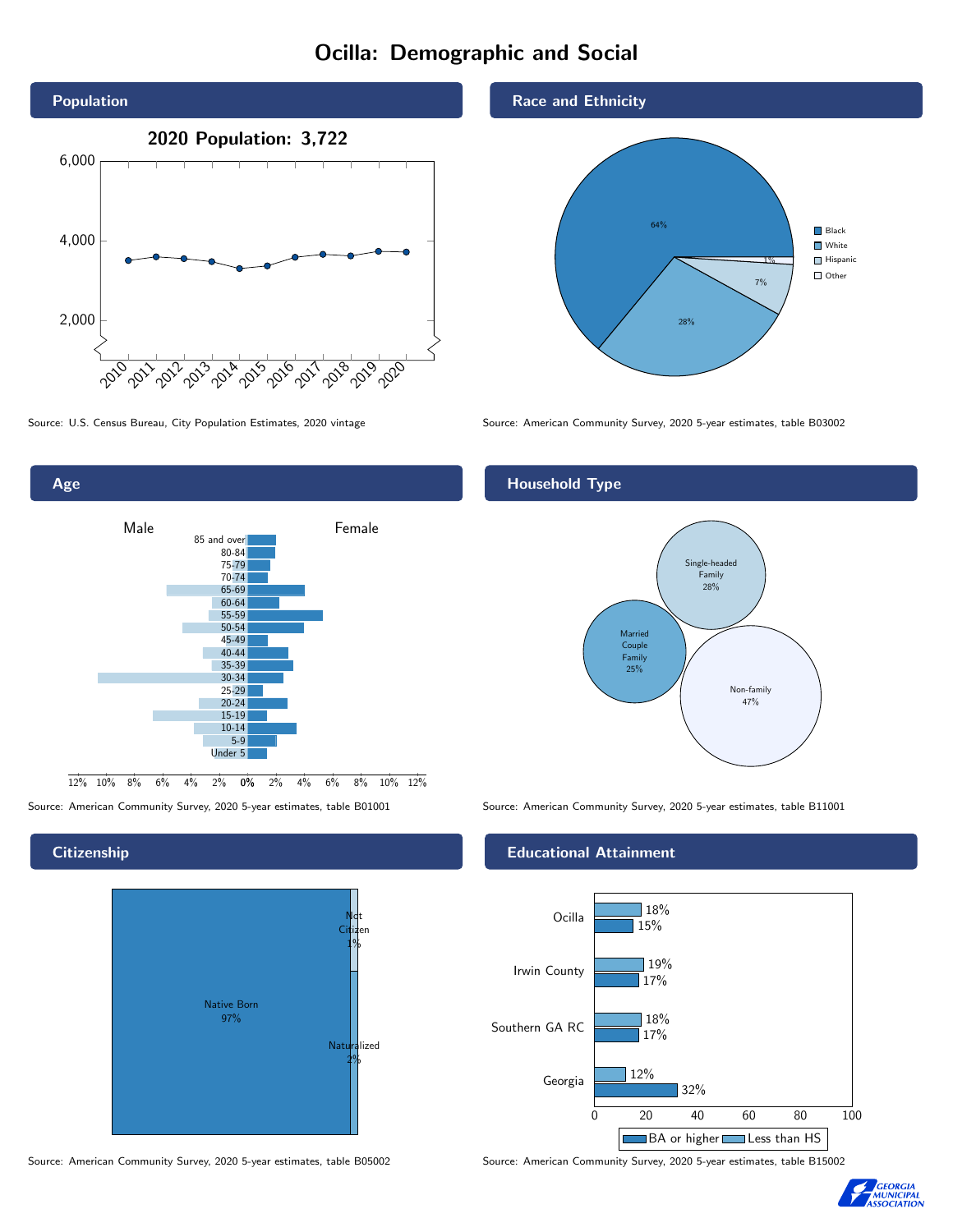# Ocilla: Economic



Unemployment Rate: 13.7%



Source: American Community Survey, 2020 5-year estimates, table B23001 Note: Unemployment rate is based upon the civilian labor force.



| Agriculture, forestry, fishing and hunting, and mining      | 8%    |
|-------------------------------------------------------------|-------|
| Construction                                                | $1\%$ |
| Manufacturing                                               | 14%   |
| <b>Wholesale Trade</b>                                      | $4\%$ |
| Retail Trade                                                | 24%   |
| Transportation and warehousing, and utilities               | 12%   |
| Information                                                 | $1\%$ |
| Finance and insurance, real estate, rental, leasing         | $1\%$ |
| Professional, scientific, mgt, administrative, waste mgt    | $2\%$ |
| Educational services, and health care and social assistance | 21%   |
| Arts, entertainment, recreation, accommodation, food        | 3%    |
| service                                                     |       |
| Other services, except public administration                | $1\%$ |
| Public administration                                       | 6%    |

Source: American Community Survey, 2020 5-year estimates, table C24030



Source: American Community Survey, 2020 5-year estimates, tables B19013 and B19025 Source: American Community Survey, 2020 5-year estimates, table B17010



Source: American Community Survey, 2020 5-year estimates, table B28002 Source: American Community Survey, 2020 5-year estimates, table B18135

Poverty



## **Health Insurance**